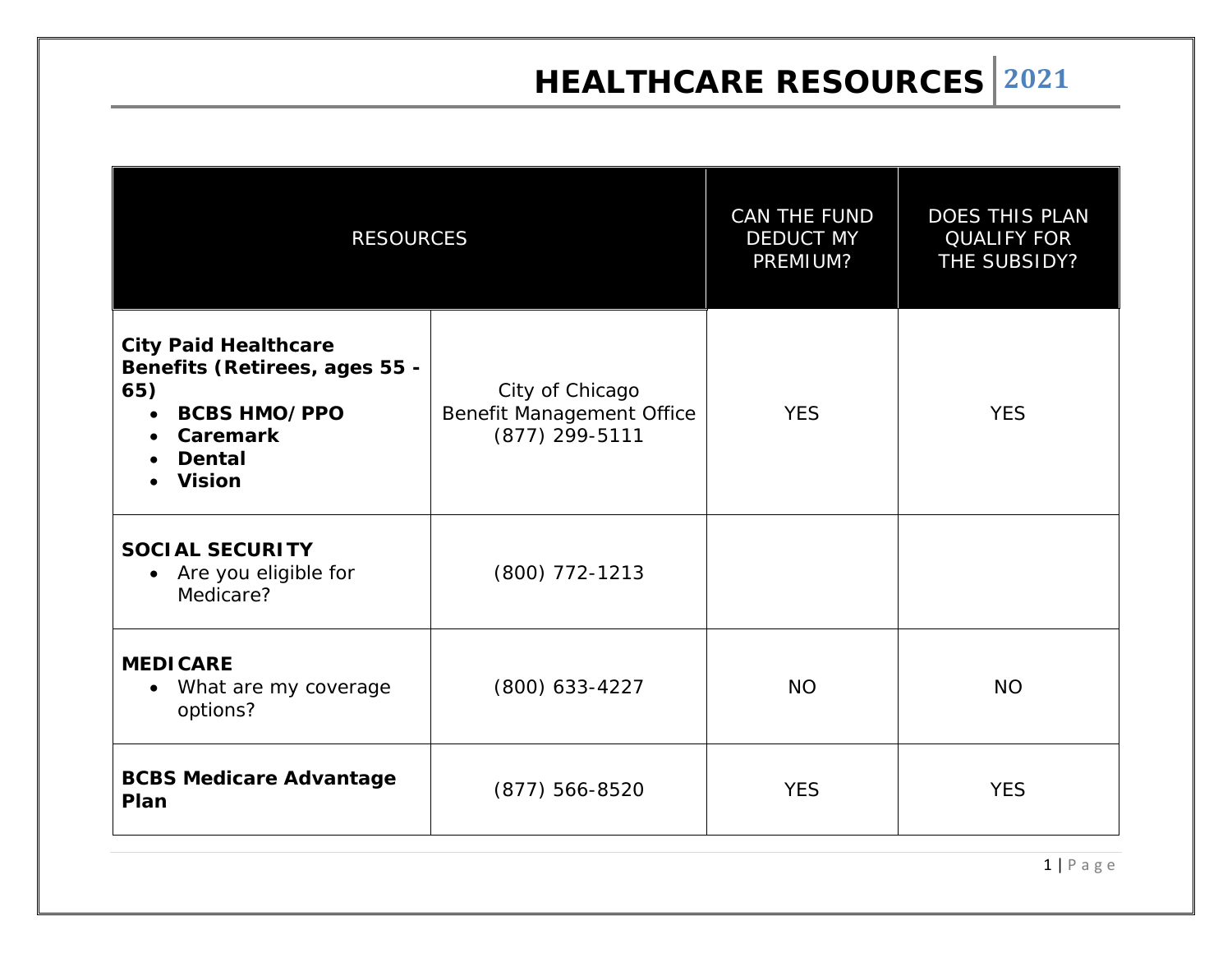## **HEALTHCARE RESOURCES 2021**

| <b>RESOURCES</b>                                                                                        |                                                   | CAN THE FUND<br><b>DEDUCT MY</b><br>PREMIUM? | DOES THIS PLAN<br><b>QUALIFY FOR</b><br>THE SUBSIDY? |
|---------------------------------------------------------------------------------------------------------|---------------------------------------------------|----------------------------------------------|------------------------------------------------------|
| <b>BCBS Non-Medicare Plan</b><br>• PPO / Blue Choice                                                    | (800) 292-6398                                    | <b>YES</b>                                   | <b>YES</b>                                           |
| <b>Aetna Medicare Advantage</b><br>Plan                                                                 | Labor First<br>$(312)$ 248-7251<br>(855) 979-8840 | <b>YES</b>                                   | <b>YES</b>                                           |
| <b>Aetna Non-Medicare Plan</b>                                                                          | Labor First<br>$(312)$ 467-7440<br>(855) 979-8840 | <b>YES</b>                                   | <b>YES</b>                                           |
| <b>United American Insurance</b><br>Plan<br><b>Traditional Medicare</b><br>$\bullet$<br>Supplement Plan | Michael C Marron<br>$(312) 802 - 0587$            | <b>YES</b>                                   | <b>YES</b>                                           |